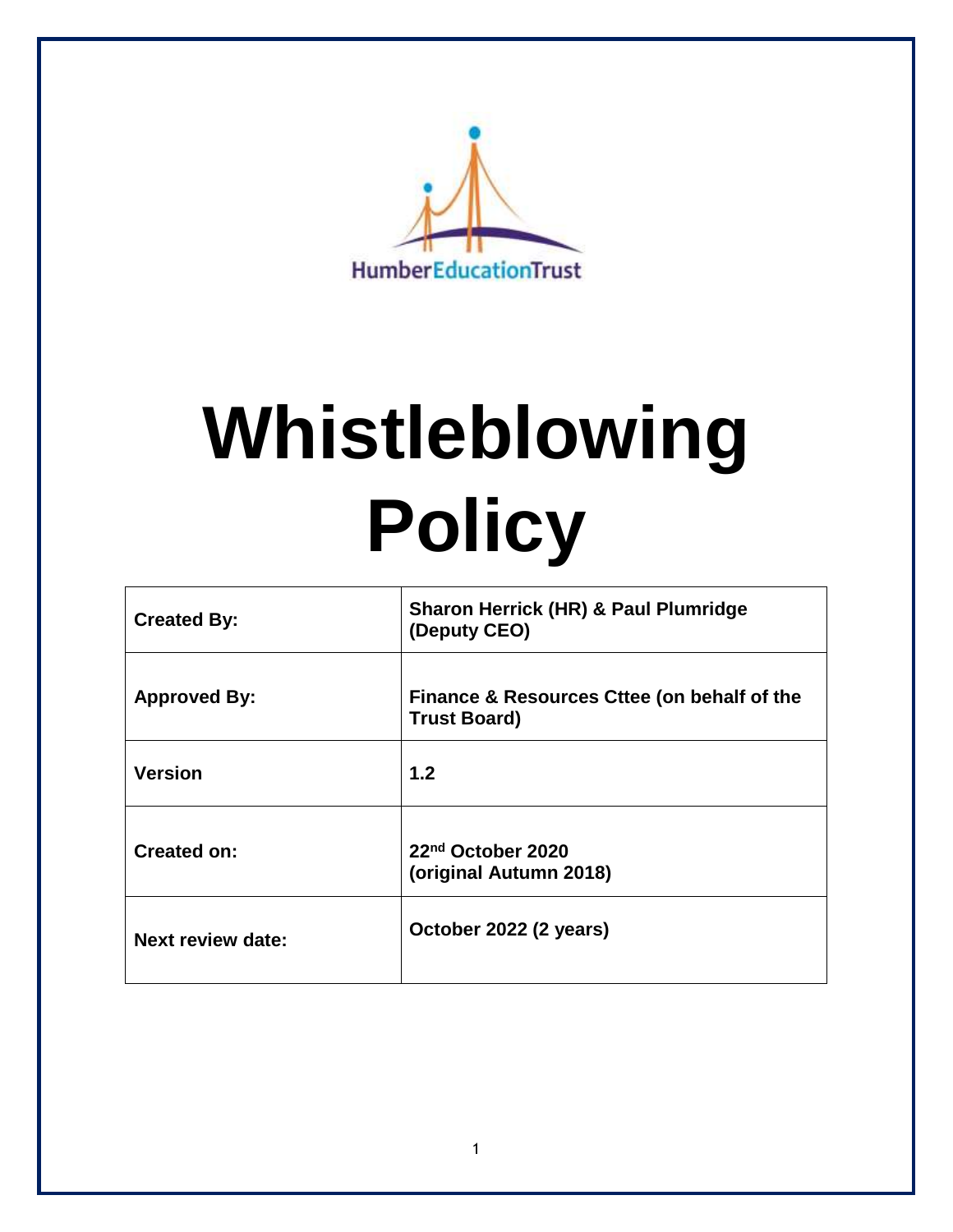# **Contents**

|                                           | <b>Page Number</b> |
|-------------------------------------------|--------------------|
| Introduction                              | 3                  |
| Scope and purpose                         | 3                  |
| What is whistleblowing                    | 3                  |
| Raising a whistleblowing concern          | 5                  |
| Confidentiality and data protection       | 5                  |
| <b>External disclosures</b>               | 6                  |
| Investigation and outcome                 | $\overline{7}$     |
| If you are not satisfied                  | $\overline{7}$     |
| Protection and support for whistleblowers | 8                  |
| Review of the policy                      | 8                  |
| Links with other policies                 | 8                  |

Appendix 1 – Examples of Concerns that may be Raised

Appendix 2 – Contacts

Appendix 3 – Trade Union contacts

- Appendix 4 Well-Being Support
- Appendix 5 Whistleblowing Reporting Form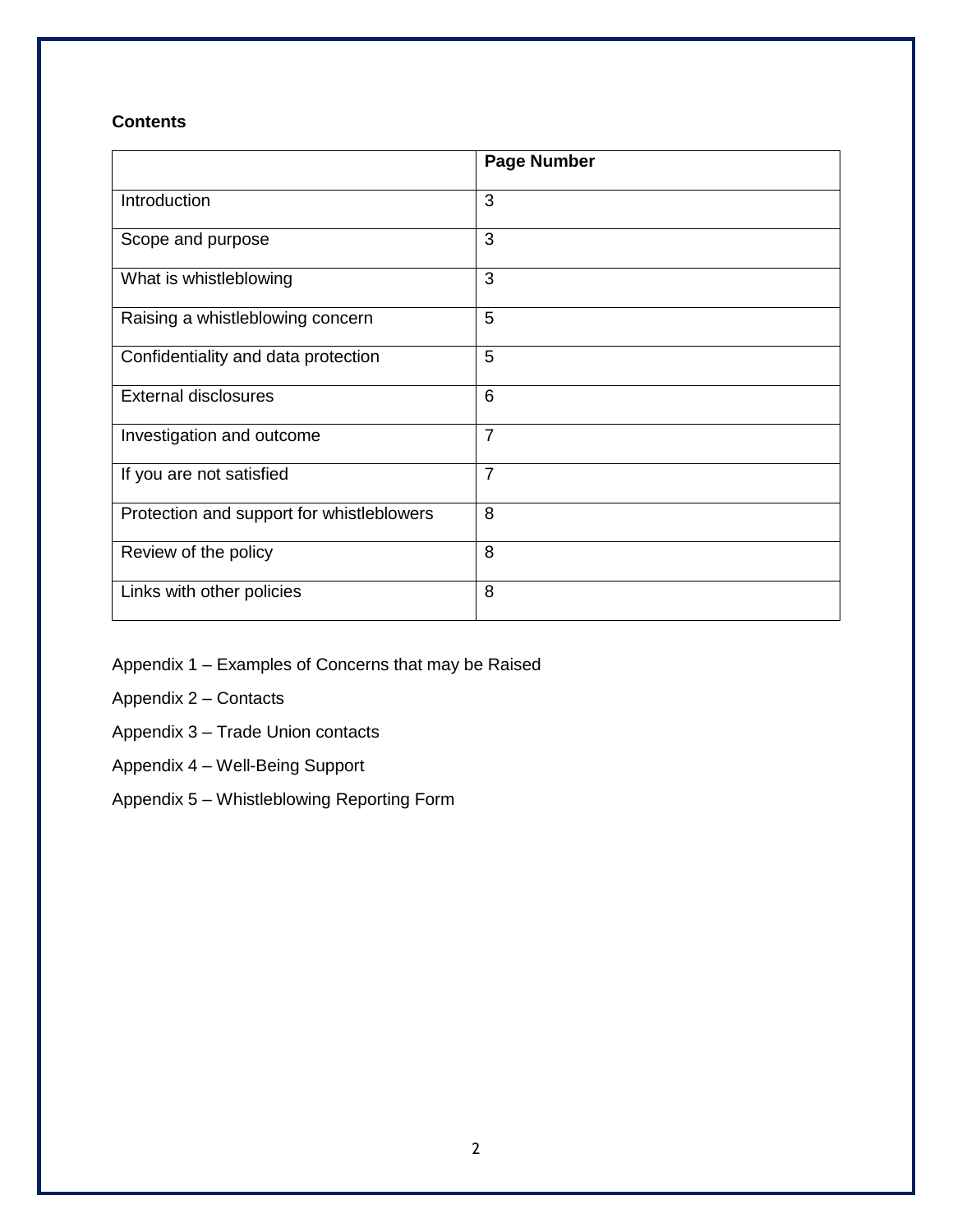# **1 Introduction**

- 1.1 The Trust Board is committed to the highest possible standards of honesty and integrity, and we expect all staff to maintain these standards in accordance with our Code of Conduct. However, all organisations face the risk of things going wrong from time to time, or of unknowingly harbouring illegal or unethical conduct. A culture of openness and accountability is essential in order to prevent such situations occurring or to address them when they do occur.
- 1.2 This policy has been updated and implemented following consultation with the recognised trade unions. It has been formally adopted by the Trust Board.
- 1.3 This policy does not form part of any employee's contract of employment and we may amend it at any time.

#### **2 Scope and purpose**

- 2.1 The aims of this policy are:
	- 2.1.1 To encourage staff to report suspected wrongdoing as soon as possible, in the knowledge that their concerns will be taken seriously and investigated as appropriate, and that their confidentiality will be respected.
	- 2.1.2 To provide staff with guidance on how to raise concerns.
	- 2.1.3 To reassure staff that they should be able to raise genuine concerns without fear of reprisals, even if they turn out to be mistaken.
- 2.2 This policy applies to all employees of the Trust, governors, consultants, contractors, casual and agency staff and volunteers (collectively referred to as staff in this policy).
- 2.3 However, this does not apply to child protection procedures which must always be disclosed.

# **3 What is whistleblowing?**

- 3.1 Whistleblowing is the disclosure of information which relates to suspected wrongdoing or dangers at work. The law provides protection for workers who raise legitimate concerns about specified matters or "qualifying disclosures". A qualifying disclosure is one made in the public interest by a worker who has a reasonable belief that there are wrongdoing or dangers at work. This may include:
	- 3.1.1 criminal offence or activity;
	- 3.1.2 miscarriages of justice;
	- 3.1.3 the health and safety of an individual has been/is likely to be endangered;
	- 3.1.4 damage to the environment;
	- 3.1.5 failure to comply with any legal or professional obligation or regulatory requirements;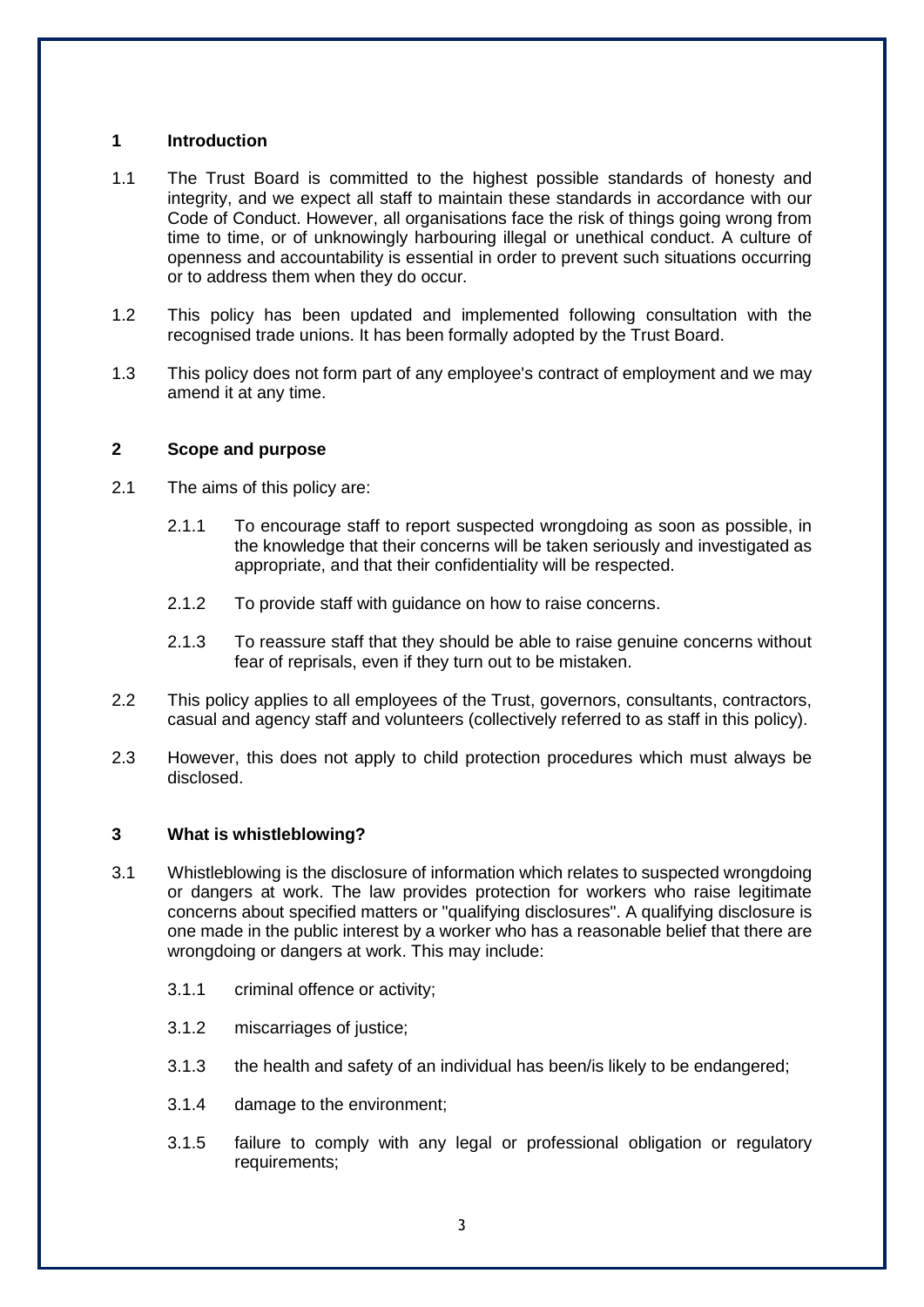- 3.1.6 bribery;
- 3.1.7 financial fraud or mismanagement;
- 3.1.8 negligence;
- 3.1.9 breach of our internal policies and procedures including our Code of Conduct;
- 3.1.10 conduct likely to damage our reputation or financial wellbeing;
- 3.1.11 unauthorised disclosure of confidential information;
- 3.1.12 unethical behaviour
- 3.1.13 the deliberate concealment of any of the above matters.
- 3.2 **Appendix 1** are examples of the kind of issues the Local Governing Body/Trust Board would consider as malpractice or wrong-doing that could be raised under this policy. This should not, however, be regarded as a complete list.
- 3.3 A whistleblower is a person who raises a **genuine concern** relating to any of the above. If you have any genuine concerns related to suspected wrongdoing or danger affecting any of our activities (a whistleblowing concern) you should report it under this policy.
- 3.4 This Whistleblowing Policy is not intended to be used for complaints relating to a persons own personal circumstances, such as the way they have been treated at work. In these cases, other more appropriate procedures are available for example: -

Grievance Procedure for Teaching and Support Staff Anti-Harassment and Bullying Policy Child Protection/Safeguarding Policy

- 3.5 If your concern is in relation to safeguarding and the welfare of pupils at the school, you should consider whether the matter is better raised under the school's Safeguarding policy and in accordance with the arrangements for reporting such concerns, i.e. via the designated safeguarding lead, although the principles set out in the is policy may still apply.
- 3.6 If you are uncertain whether something is within the scope of this policy, you should seek independent advice from:
	- a) A member of the School and/or Trust's leadership team
	- b) Your trade union (see **Appendix 3**)
	- c) The Independent Charity Public Concern at Work whose lawyers are available to give free confidential advice at any point in the process. Their helpline is 020 7494 6609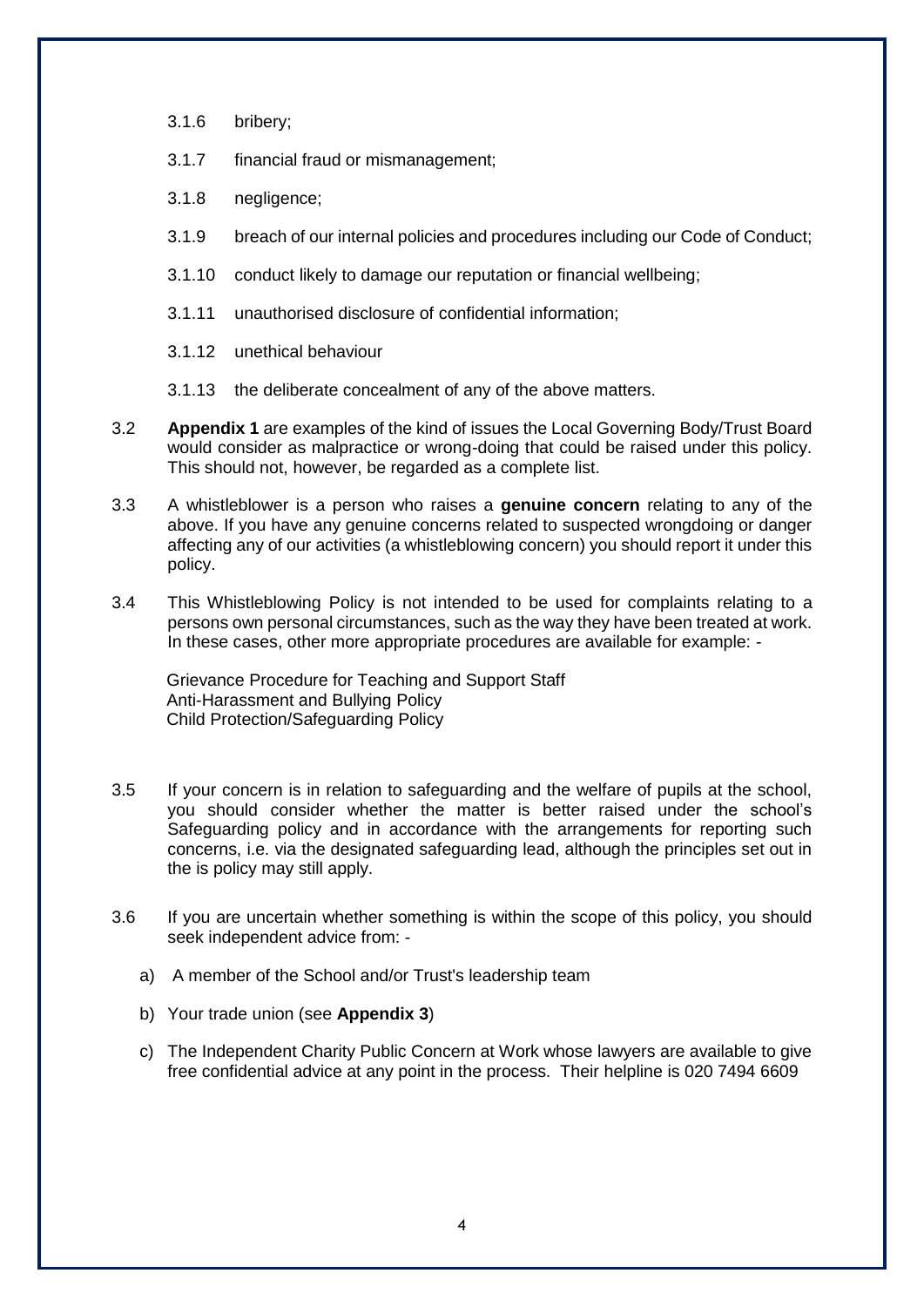#### **4 Raising a whistleblowing concern**

- 4.1 We hope that you will be able to raise any concerns with your line manager. You may tell them in person or put the matter in writing if you prefer, using the attached Whistleblowing Form (**Appendix 5**). They may be able to agree a way of resolving your concern quickly and effectively.
- 4.2 However, where the matter is more serious, or you feel that your line manager has not addressed your concern, or you prefer not to raise it with them for any reason, or they are the subject of the complaint, then you can raise the matter with:
	- 4.2.1 The Chief Executive Officer (CEO), Humber Education Trust.
	- 4.2.2 The Headteacher/Principal. This is the member of the senior team who is responsible managing whistleblowing complaints.
	- 4.2.3 The Chair of Governors
- 4.3 Contact details are set out at the end of this policy (see **Appendix 2**).
- 4.4 We will arrange a meeting with you as soon as possible to discuss your concern. You may bring a colleague or union representative to any meetings under this policy. Your companion must respect the confidentiality of your disclosure and any subsequent investigation.
- 4.5 We will take down a written summary of your concern and provide you with a copy after the meeting. We will also aim to give you an indication of how we propose to deal with the matter.

#### **5 Confidentiality and data protection**

- 5.1 We hope that staff will feel able to voice whistleblowing concerns openly under this policy. However, if you want to raise your concern confidentially, we will make every effort to keep your identity secret. If it is necessary for anyone investigating your concern to know your identity, we will discuss this with you.
- 5.2 We do not encourage staff to make disclosures anonymously. Proper investigation may be more difficult or impossible if we cannot obtain further information from you. It is also more difficult to establish whether any allegations are credible. Whistleblowers who are concerned about possible reprisals if their identity is revealed should come forward to one of the other contact points listed in paragraph 4.2 and appropriate measures can then be taken to preserve confidentiality. If you are in any doubt you can seek advice from Protect, the independent whistleblowing charity, who offers a confidential helpline. Their contact details are given at the end of this policy.
- 5.3 Where we receive anonymous complaints we will investigate the complaints as far as is reasonable taking into account:
	- 5.3.1 the seriousness of the issue raised
	- 5.3.2 the credibility of the concern; and
	- 5.3.3 the likelihood of confirming the allegation from other sources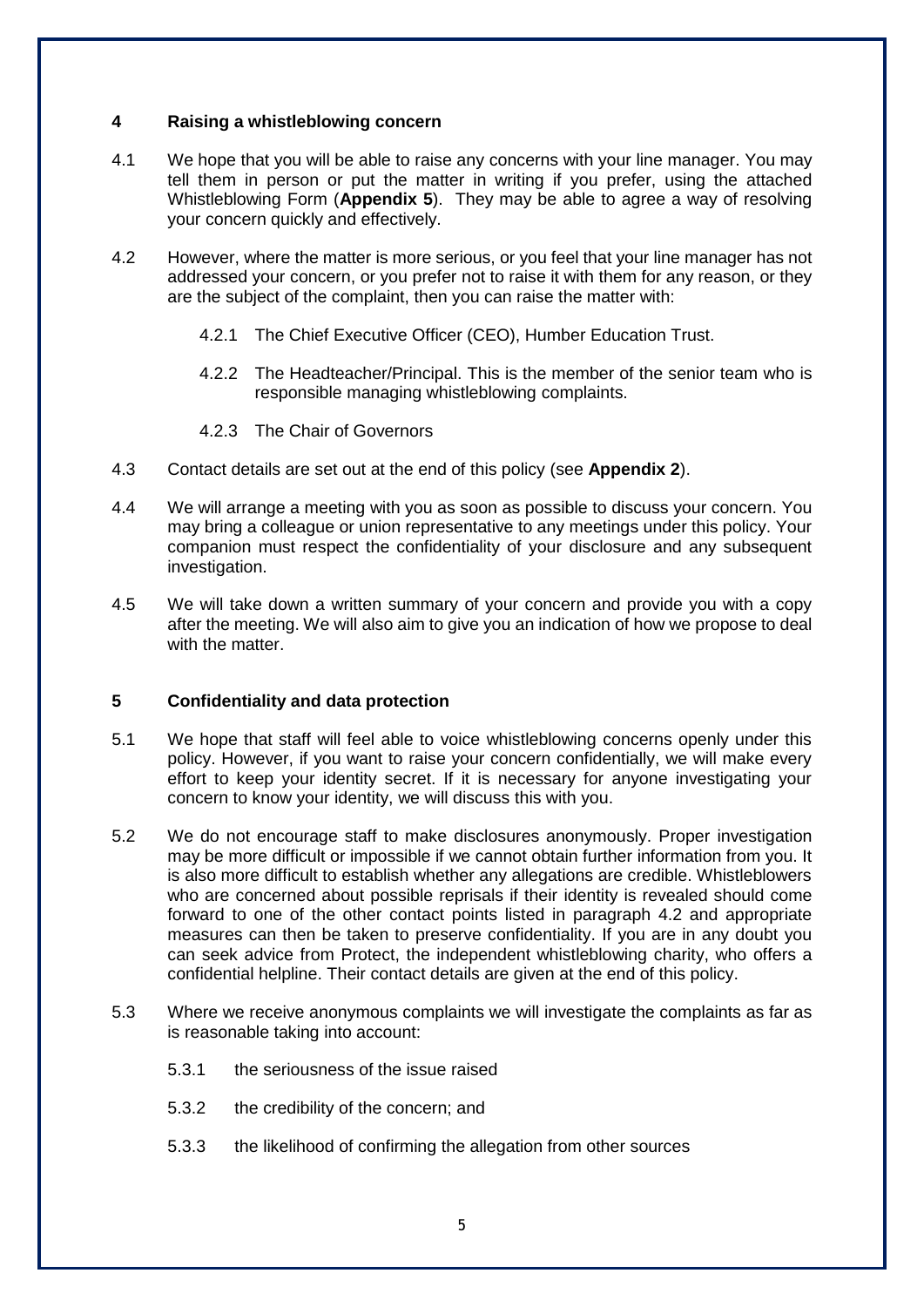5.4 The Trust will treat personal data collected during this process in accordance with General Data Protection Regulation (GDPR) 2018 guidelines and HET's Data Protection Policy. It is a requirement that any persons involved with any meetings in relation to this procedure maintain strict confidentiality at all times. Work colleagues who accompany the employee at meetings should be particularly reminded not to discuss any element of the meeting inappropriately. Any breaches of the Data Protection Policy or confidentiality may be subject to disciplinary action.

# **5.5 Untrue Allegations — Disciplinary Offences**

5.6 Under this procedure it will be a disciplinary offence to: -

make a disclosure found to be vexatious or malicious; or obtain pecuniary benefit from a disclosure.

5.7 If an allegation is made in good faith, but it is not confirmed by the investigation, no action will be taken against the discloser.

# **6 External disclosures**

- 6.1 The aim of this policy is to provide an internal mechanism for reporting, investigating and remedying any wrongdoing in the workplace. In most cases you should not find it necessary to alert anyone externally.
- 6.2 The law recognises that in some circumstances it may be appropriate for you to report your concerns to an external body such as a regulator. It will very rarely if ever be appropriate to alert the media. We strongly encourage you to seek advice before reporting a concern to anyone external. Protect holds a list of prescribed regulators for reporting certain types of concern. Their contact details are at the end of this policy. Alternatively the list is available from the Department for Business, Energy & Industrial Strategy<sup>1</sup>.
- 6.3 Whistleblowing concerns usually relate to the conduct of our staff, but they may sometimes relate to the actions of a third party, such as a contractor, supplier or service provider. In some circumstances the law will protect you if you raise a concern with the third party directly where you reasonably believe it relates mainly to their actions or something that is legally their responsibility. However, we encourage you to report such concerns internally first. You should contact your line manager or one of the other individuals set out in paragraph 4.2 for guidance.

# **External contacts**

**.** 

6.4 The schools hope this policy gives employees the reassurance they need to raise such matters internally. If, however, an employee feels unable to raise their concern internally HET would much rather an employee raises the matter with the appropriate agency than not at all. Provided an employee acted in good faith and they have evidence to back up their concern, an employee can contact any of the following: -

<sup>1</sup> https://www.gov.uk/government/publications/blowing-the-whistle-list-of-prescribed-people-and-bodies--2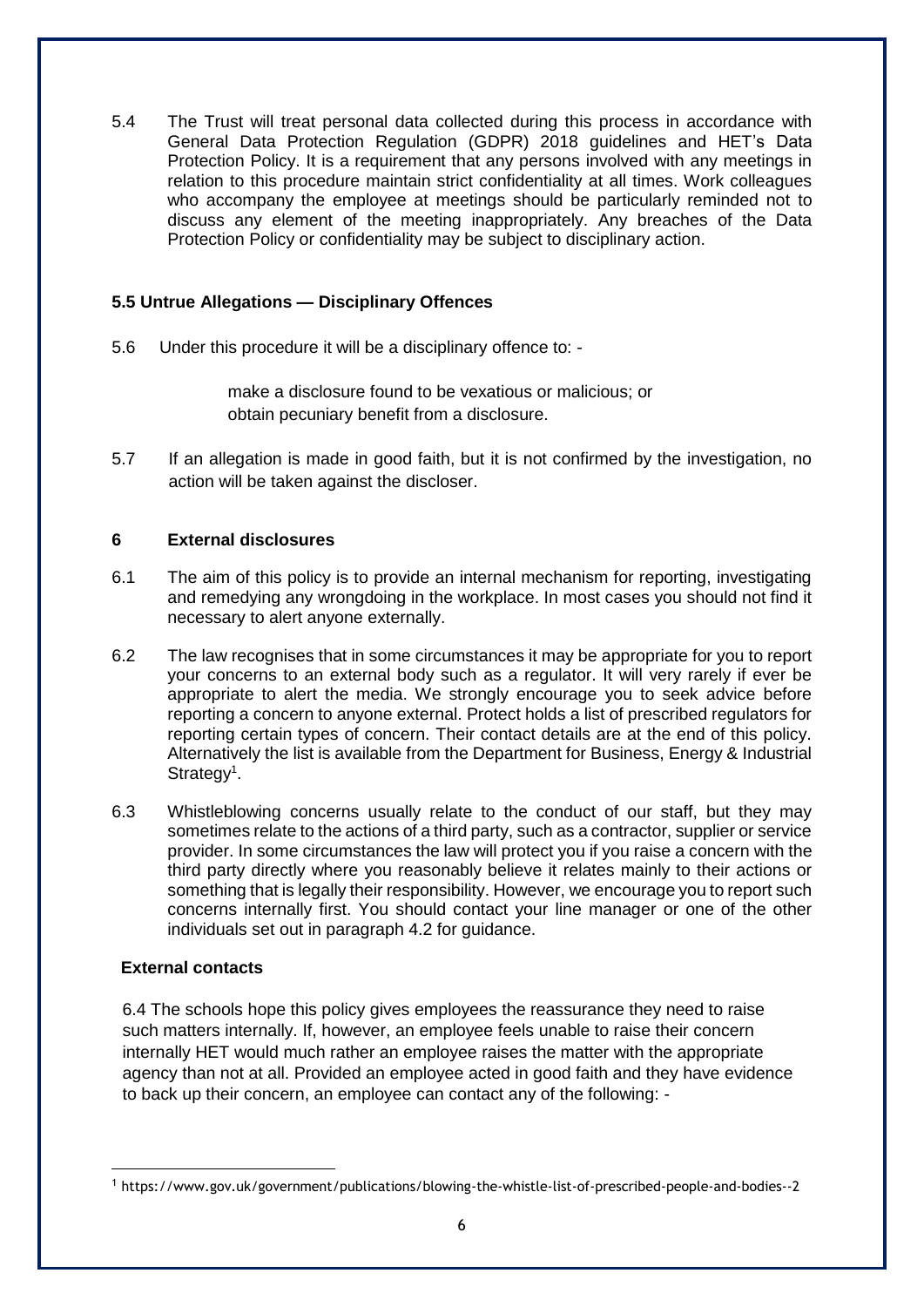External audit (the Audit Commission – 0844 798 3131 or 0117 975 3131) Relevant regulatory organisations (such as the Department of Education, ESFA or Ofsted)

Their solicitor

The police

Other bodies prescribed under the Public Interest Disclosure Act. These include, but are not limited to the Information Commissioner's Office, the Serious Fraud Office, the Environment Agency, the Health and Safety Executive.

6.5 If an employee does refer their concern to an individual or organisation outside the school/Humber Education Trust, they will need to ensure that they do not disclose confidential information.

# **7 Investigation and outcome**

- 7.1 Once you have raised a concern, we will carry out an initial assessment to determine the scope of any investigation. We will inform you of the outcome of our assessment. You may be required to attend additional meetings in order to provide further information.
- 7.2 In some cases, we may appoint an investigator or team of investigators including staff with relevant experience of investigations or specialist knowledge of the subject matter. We may in some circumstances, appoint an external person or body to investigate the concern. The investigator(s) will collate findings on the matter and may make recommendations for change to enable us to minimise the risk of future wrongdoing. This will be sent to the Head Teacher/Principal and/or Governing Body/Trust Board for actioning.
- 7.3 We will aim to keep you informed of the progress of the investigation, its likely timescale and outcome. However, sometimes the need for confidentiality may prevent us giving you specific details of the investigation or any disciplinary action taken as a result. You should treat any information about the investigation as confidential.
- 7.4 Where a concern is raised about an individual(s), once the concern has been investigated under the Policy, there may be a need for further investigation or action. This would take place within the framework of the Staff Disciplinary Procedures and Rules.

# **8 If you are not satisfied**

- 8.1 While we cannot always guarantee the outcome you are seeking, we will try to deal with your concern fairly and in an appropriate way. By using this policy, you can help us to achieve this.
- 8.2 If you are not happy with the way in which your concern has been handled, you can raise it with one of the other key contacts in paragraph 4.2. Alternatively, you may contact the Chair of Governors or our external auditors. Contact details are set out at the end of this policy.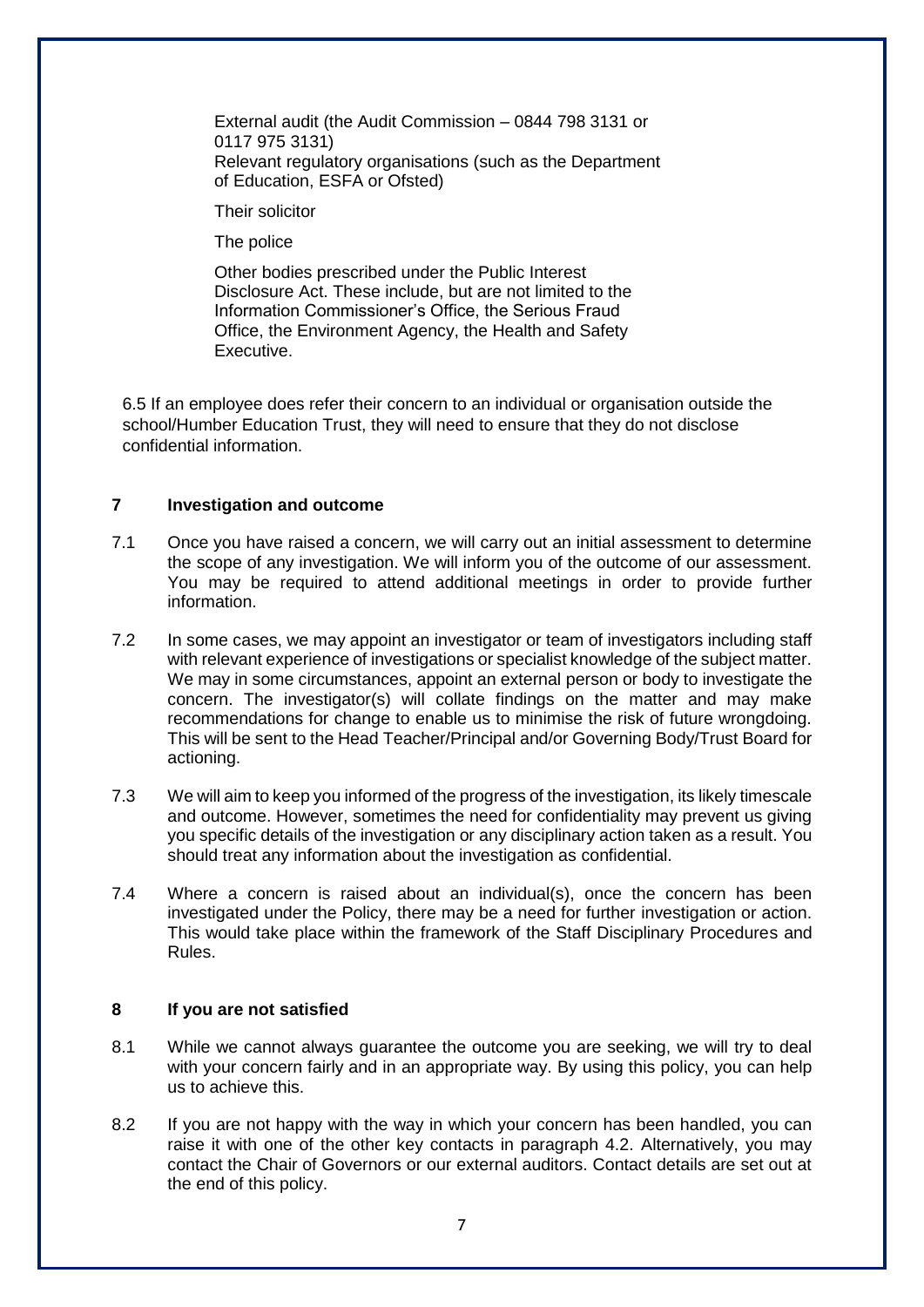#### **9 Protection and support for whistleblowers**

- 9.1 It is understandable that whistleblowers are sometimes worried about possible repercussions. We aim to encourage openness and will support staff who raise genuine concerns under this policy, even if they turn out to be mistaken.
- 9.2 Staff must not suffer any detrimental treatment as a result of raising a genuine concern. Detrimental treatment includes dismissal, disciplinary action, threats or other unfavourable treatment connected with raising a concern. If you believe that you have suffered any such treatment, you should inform one of the contact people in paragraph 4.2 immediately. If the matter is not remedied, you should raise it formally using our Grievance Procedure.
- 9.3 Staff must not threaten or retaliate against whistleblowers in any way. Anyone involved in such conduct will be subject to disciplinary action.
- 9.4 In order to support an employee who raises a concern under this Policy they can access HET's Wellbeing Support on a confidential basis. (**Appendix 4**)

#### **10 Review of policy**

This policy is reviewed every 2 years or updated with any changes to legislation, in consultation with the recognised trade unions. We will monitor the application and outcomes of this policy to ensure it is working effectively.

# **11 Links with other policies**

- a) Staff Disciplinary Procedures and Rules
- b) Grievance Procedure for Teaching and Support Staff
- c) Staff Code of Conduct
- d) Staff Complaints Procedure
- e) School's Workforce Privacy Notice GDPR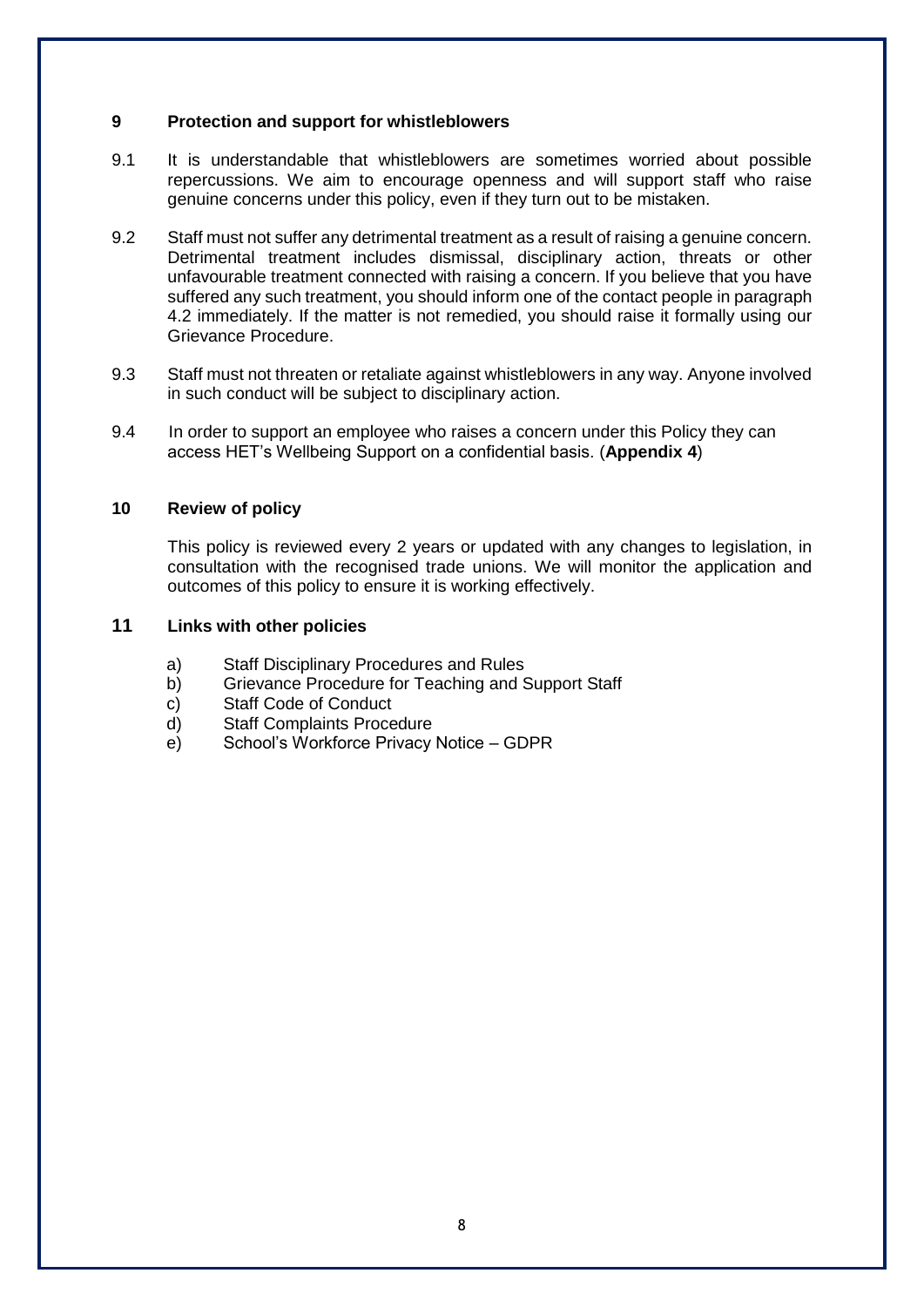# **Appendix 1 Examples of Concerns that may be Raised**

This list shows the kind of issues that may be raised under the Whistleblowing Policy. However, there may be other concerns that can be raised under the policy that are not shown here; if you are aware of such an issue, please report it.

- $\triangleright$  Poor or unprofessional practice by a member of staff or an agency that results in the service user not getting the same quality of service which is available to others.
- $\triangleright$  Children or young people being put at risk by an individual's professional practice, or the leadership and/or management of the school, or the school's policies, procedures and/or ways of working.
- ➢ Allegations of a safeguarding nature not being taken seriously or appropriately handled.
- ➢ Improper/unacceptable behavior towards employees, volunteers, contracted workers or service users which could take the form of emotional, sexual or verbal abuse, rough handling, oppressive or discriminatory behavior or exploitative acts for material or sexual gain.
- $\triangleright$  Any unlawful activities, whether criminal or a breach of civil law.
- ➢ Fraud, theft or corruption.
- $\triangleright$  Concerns regarding possible breaches of Health and Safety regulations.
- $\triangleright$  Leaking confidential information in respect of governing body activities or records.
- $\triangleright$  Misuse of pupil, employee, volunteer or financial data (including attainment) information and personal details).
- $\triangleright$  Doing undisclosed private work which may conflict with working for the school, or which is being carried out during working time.
- $\triangleright$  Inappropriate contact with members of the public within school facilities, or whilst carrying out school duties outside of working time.
- $\triangleright$  Taking gifts or inducements.
- $\triangleright$  Inappropriate use of external funding or the school budget.
- ➢ Maladministration as defined by the Department of Education, Local Government Ombudsman or appropriate examination boards.
- $\triangleright$  Breach of any statutory code of practice.
- $\triangleright$  Breach of, or failure, to implement, or comply with any governing body or Multi Academy Trust policy.
- ➢ Misuse of school assets including, but not limited to, computer hardware and software, buildings, stores, vehicles and/or equipment.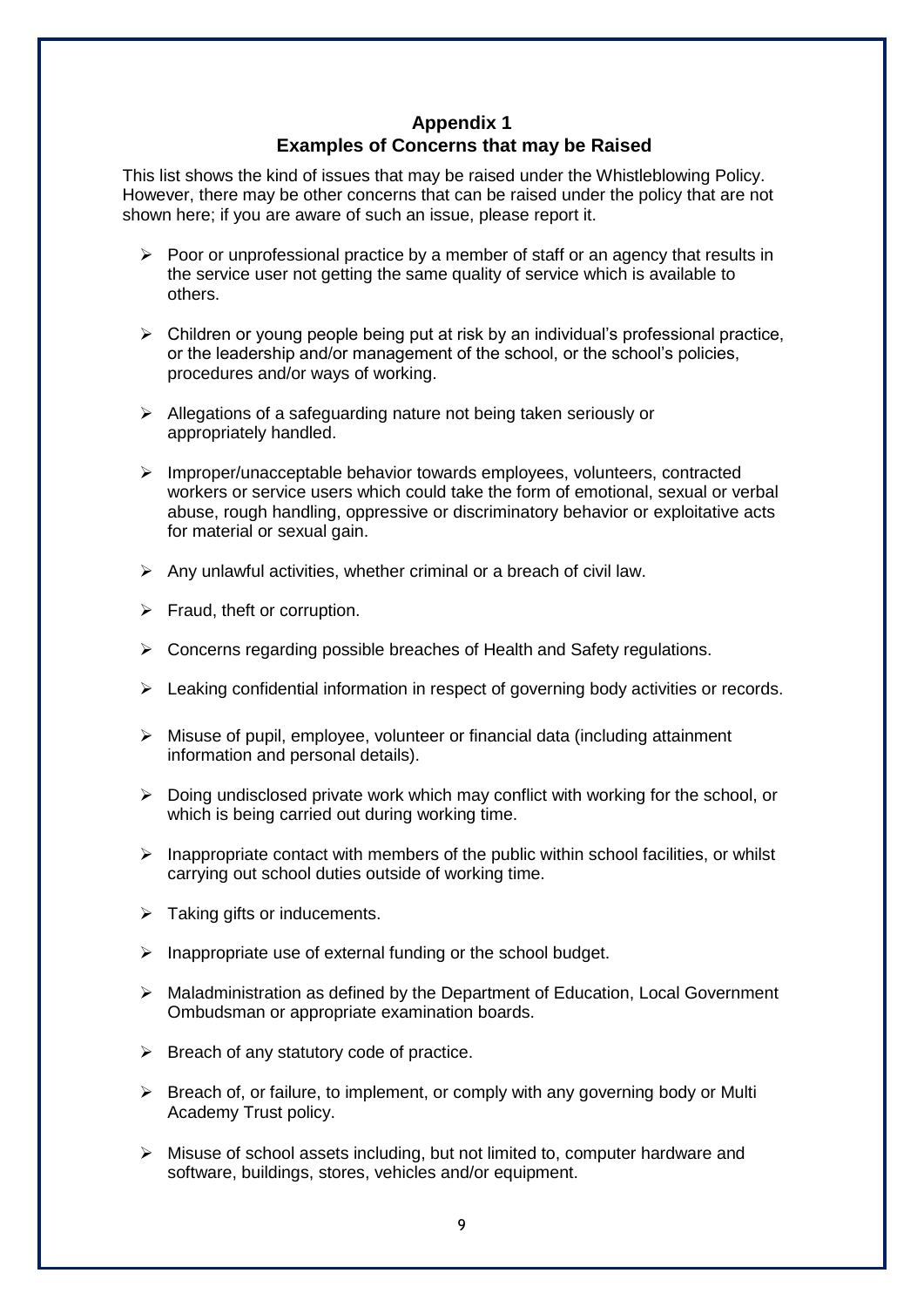| <b>Contacts</b>                                 | <b>Appendix 2</b>                     |
|-------------------------------------------------|---------------------------------------|
| <b>Whistleblowing Officer</b>                   | RACHEL WILKES, CEO HET                |
|                                                 | 01482 755674                          |
|                                                 | rwilkes@het.academy                   |
| Headteacher                                     | <b>HELEN MADDISON</b>                 |
|                                                 | 01482 804766                          |
|                                                 | hmaddison@frederickholmes.het.academy |
| <b>Chair of Governors</b>                       | Jamie Lewis                           |
|                                                 | 01482 804766                          |
|                                                 | jlewis@frederickholmes.het.academy    |
| Trust's external auditors                       | <b>FORRESTER BOYD ROBSON LIMITED</b>  |
|                                                 | 01482 889400                          |
|                                                 | info@forrester-boyd.co.uk             |
| Protect (Independent whistleblowing<br>charity) | Helpline: (020) 3117 2520             |
|                                                 | E-mail: whistle@protect-advice.org.uk |
|                                                 | Website: www.protect-advice.org.uk    |
| The NSPCC whistleblowing helpline               | Helpline: 0800 028 0285               |
|                                                 | E-mail: help@nspcc.org.uk             |
| <b>Employee's Trade Union</b>                   | See attached contacts                 |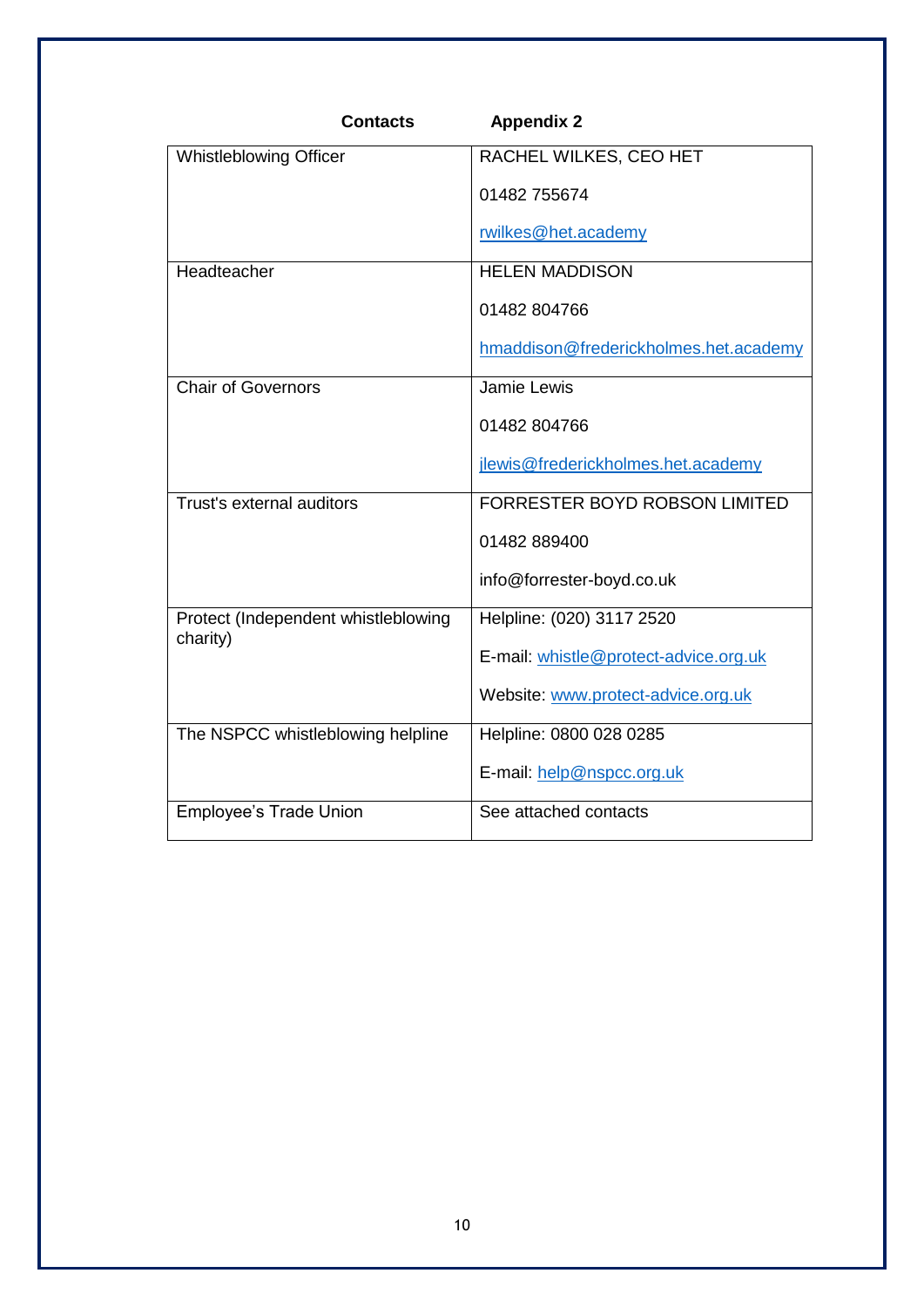# **Appendix 3 Trade Union Contact List: September 2020**

| <b>Teachers Unions</b>                   |                                  |
|------------------------------------------|----------------------------------|
| Mike Whale (NEU)                         | Mobile: 07528 780098             |
| 39 Alfred Gelder Street                  |                                  |
| Hull                                     | Email: mike.whale@neu.org.uk     |
| HU1 2AG                                  |                                  |
|                                          |                                  |
| Ken McCall                               | ken.mccall@neu.org.uk            |
| <b>Joint Secretary</b>                   |                                  |
| <b>Hull District NEU</b>                 |                                  |
| Kath Oliver (NASUWT)                     | Mobile: 07717 516642             |
| <b>Hull NASUWT Local Secretary</b>       | secretary.hull@nasuwt.org.uk     |
|                                          | Member Support Advice Service -  |
|                                          | 03330145550 (8.00 am to 6.30 pm) |
|                                          |                                  |
| Dinsdale Shaw (National Executive        | dinsdale.shaw@exec.nasuwt.org.uk |
| Member)                                  |                                  |
| <b>Association of School and College</b> | employers@ascl.org.uk            |
| Leaders (ASCL)                           |                                  |
| 130 Regent Road, Leicester, LE1 7PG      | Mobile: 07748 597465             |
|                                          |                                  |
| Grant Eals (NAHT)                        | grant.eals@naht.org.uk           |
|                                          | Mobile: 07395 797 161            |
|                                          |                                  |
| Morris Charlton (VOICE)                  | morris.charlton@yahoo.co.uk      |
|                                          |                                  |

# **Support Staff Unions**

| <b>UNITE the union</b><br>Dave Monaghan - Regional Officer<br>John McIntyre | Office: 01482 420308<br>dave.monaghan@unitetheunion.org<br>01472 355421<br>John.McIntyre@unitetheunion.org |
|-----------------------------------------------------------------------------|------------------------------------------------------------------------------------------------------------|
| <b>GMB</b>                                                                  | 01482 218018<br>branch@gmbhull1.org.uk                                                                     |
| Charlotte Childs (Organiser)                                                | charlotte.childs@gmb.org.uk                                                                                |
| Elizabeth Marshall (TTO Thursday &<br>Friday)                               | elizabethmarshall75@gmail.com                                                                              |
| <b>UNISON</b>                                                               | Tel: 01482 318670                                                                                          |
| Hull City Branch<br>39 Alfred Gelder Street                                 |                                                                                                            |
| HULL, HU1 2AG                                                               | m.hunter@unisonhull.org.uk (admin)                                                                         |
|                                                                             | c.piper@unisonhull.org.uk                                                                                  |
| <b>Clive Piper (Case Manager Schools)</b>                                   | 07756 074406                                                                                               |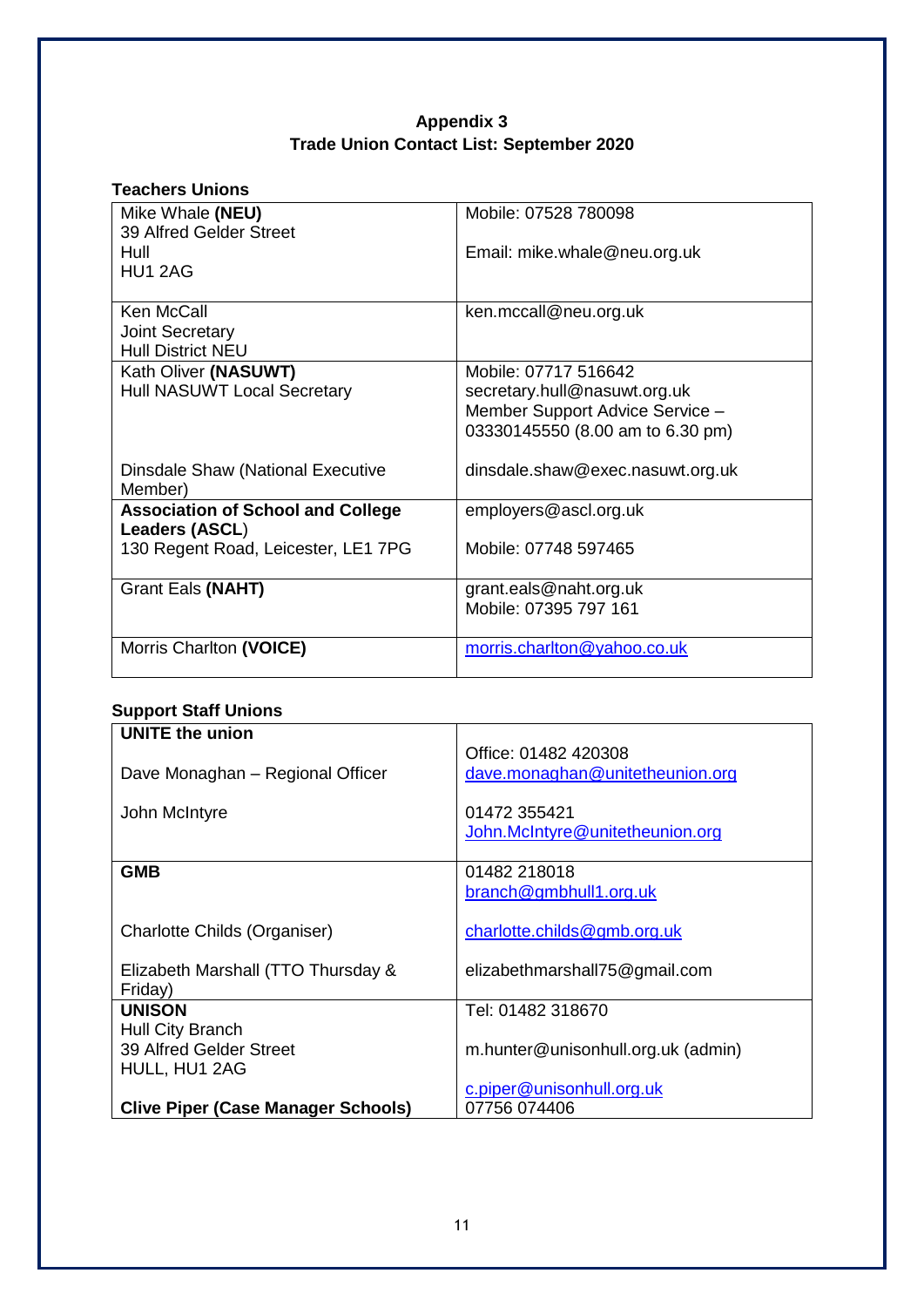

# **APPENDIX 4**

# **Services Made Available to Employees - Useful contacts**

#### **HET's Services**

If you do feel isolated and are suffering from stress and anxiety, then you are able to contact the following counselling providers direct: -

➢ **Space2B Heard** - quoting the school's name and Hull City Council - (we purchase this service via the Occupational Health Unit - Hull City Council) Telephone: - 01482 705023

# ➢ **Occupational Health Unit**

OHU Emotional wellbeing telephone support service.

Essentially all that staff have to do to access the service is make contact with OH either by phone 01482 613333 or email occupationalhealth@hullcc.gov.uk to request a call. An appointment is then made for an OH Advisor to contact the member of staff at an agreed time and time. Leaflet made available for staff.

- ➢ **Let's Talk** NHS Telephone: 01482 247111
- ➢ **Education Support Partnership** Telephone: 08000 562 561

**Anxiety UK** - Charity providing support if you have been diagnosed with an anxiety condition.

Phone: 03444 775 774 (Monday to Friday, 9.30am to 10pm; Saturday to Sunday, 10am to 8pm) Website: www.anxietyuk.org.uk

**CALM** - CALM is the Campaign Against Living Miserably, for men aged 15 to 35. Phone: 0800 58 58 58 (daily, 5pm to midnight) Website: www.thecalmzone.net

**Mind -** Promotes the views and needs of people with mental health problems. Phone: 0300 123 3393 (Monday to Friday, 9am to 6pm) Website: www.mind.org.uk

**No Panic -** Voluntary charity offering support for sufferers of panic attacks and obsessive compulsive disorder (OCD). Offers a course to help overcome your phobia or OCD. Phone: 0844 967 4848 (daily, 10am to 10pm). Calls cost 5p per minute plus your phone provider's Access Charge - Website: www.nopanic.org.uk

**Samaritans -** Confidential support for people experiencing feelings of distress or despair. Phone: 116 123 (free 24-hour helpline) Website: www.samaritans.org.uk

**Addiction** (drugs, alcohol, gambling) - Alcoholics Anonymous - Phone: 0800 917 7650 (24 hour helpline) Website: www.alcoholics-anonymous.org.uk

**Bereavement -** Cruse Bereavement Care - Phone: 0808 808 1677 (Monday to Friday, 9am to 5pm) Website: www.cruse.org.uk **Relationships** – Relate The UK's largest provider of relationship support. Website: [www.relate.org.uk](http://www.relate.org.uk/)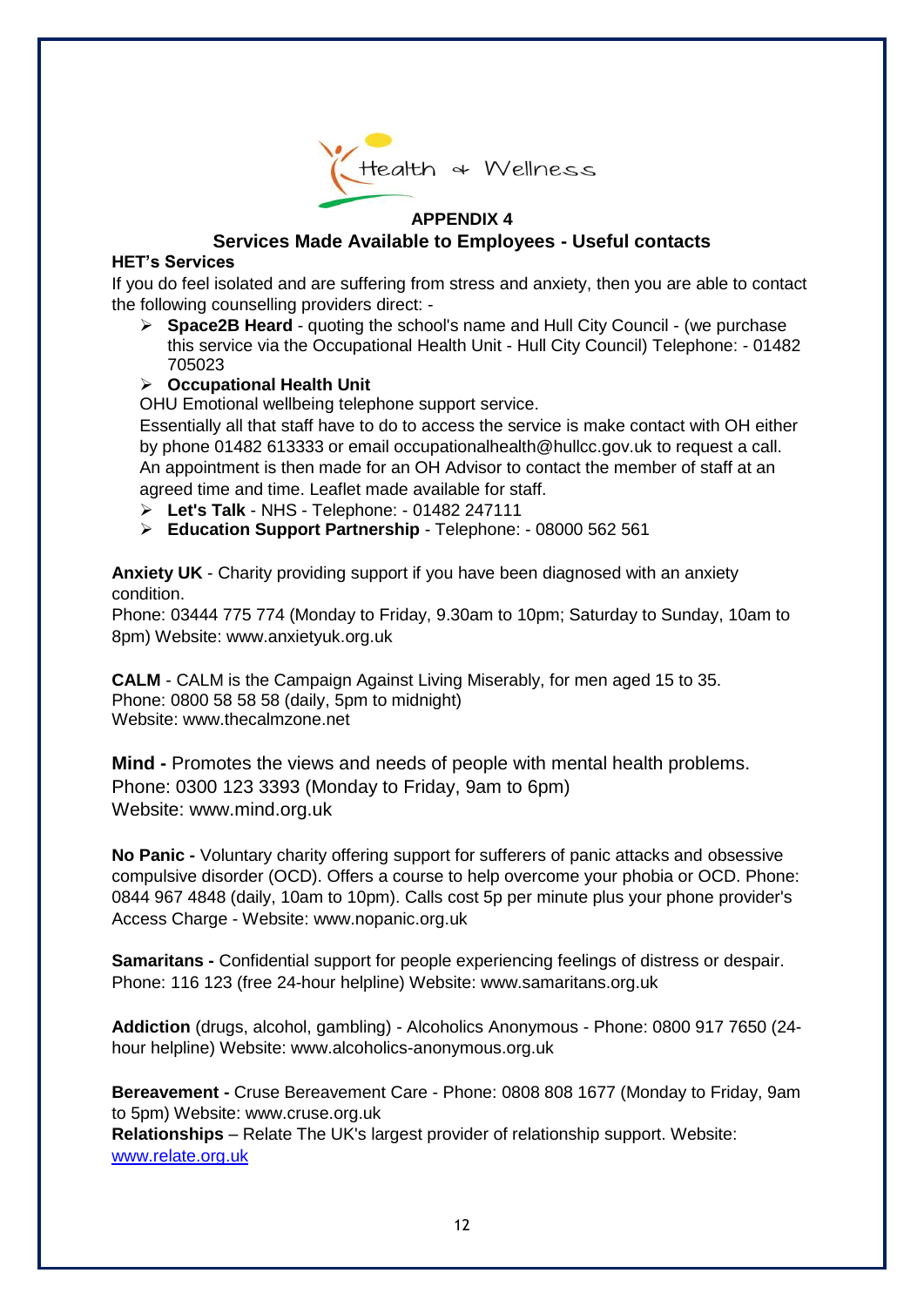

# **Appendix 5 Confidential Reporting (Whistleblowing Policy Humber Education Trust**

**Report Form**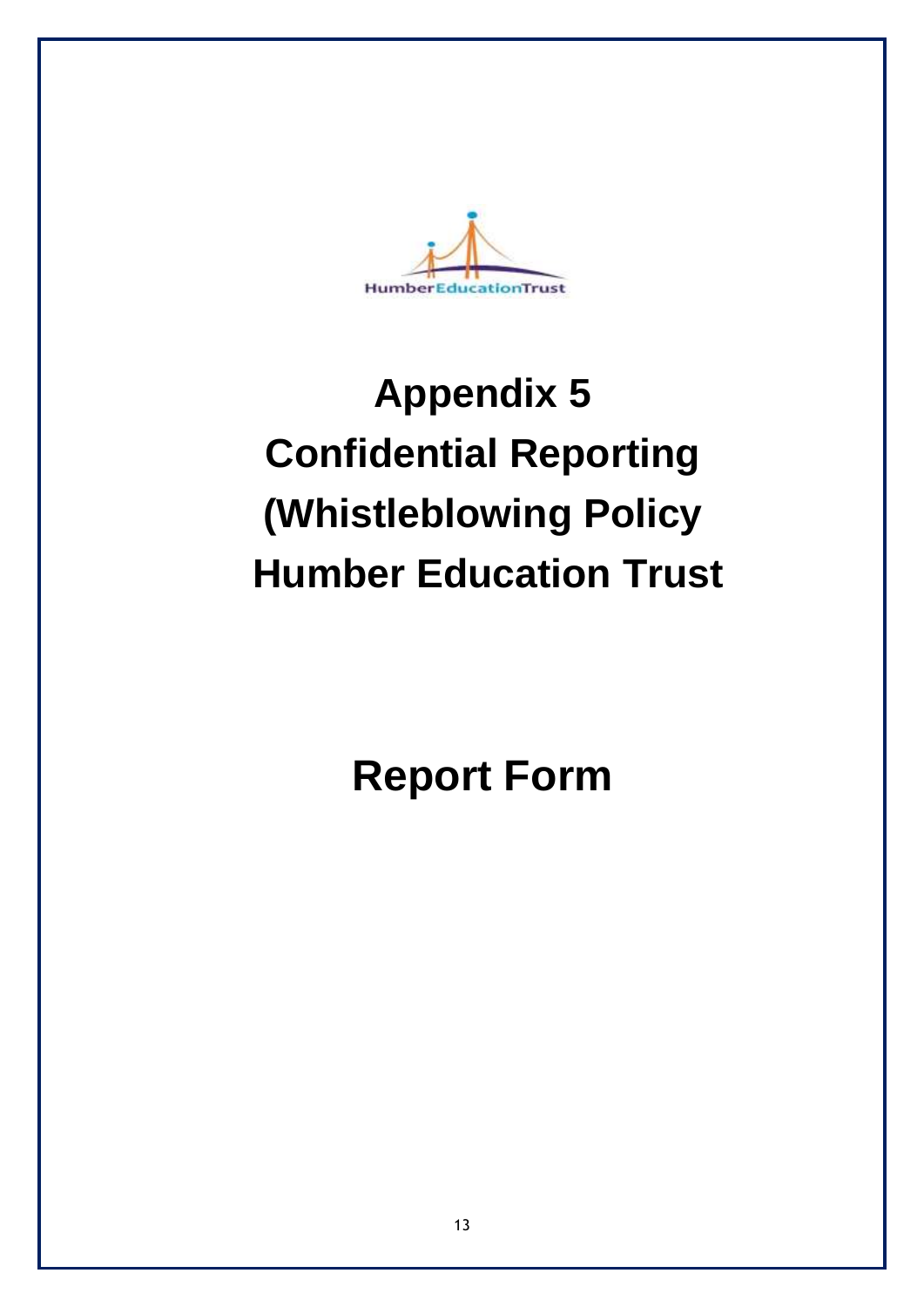| Report submitted to:     |                                                                                            | Date<br>Submitted:                                                                                                                                          | <b>Report No.</b><br>(Office Use<br>Only) |
|--------------------------|--------------------------------------------------------------------------------------------|-------------------------------------------------------------------------------------------------------------------------------------------------------------|-------------------------------------------|
| Report from: (full name) |                                                                                            | Address for correspondence:                                                                                                                                 |                                           |
| Job Title/Designation:   |                                                                                            |                                                                                                                                                             |                                           |
| Grade:                   | School:                                                                                    | Post Code:                                                                                                                                                  |                                           |
|                          |                                                                                            | Telephone Number:                                                                                                                                           |                                           |
|                          |                                                                                            | NOTE: Please start your report with the background and history of the issue, giving<br>relevant dates and the reason you are concerned about the situation. |                                           |
|                          | read, I wish to make the following disclosure:                                             | In accordance with the Confidential Reporting (Whistleblowers') Policy, which I have                                                                        |                                           |
|                          | <b>CONTINUE ON A SEPARATE SHEET IF NECESSARY</b><br>Please sign at the end of your report. |                                                                                                                                                             |                                           |
|                          |                                                                                            |                                                                                                                                                             |                                           |
|                          | <b>CONFIDENTIAL REPORT - Whistleblowing Policy</b>                                         |                                                                                                                                                             |                                           |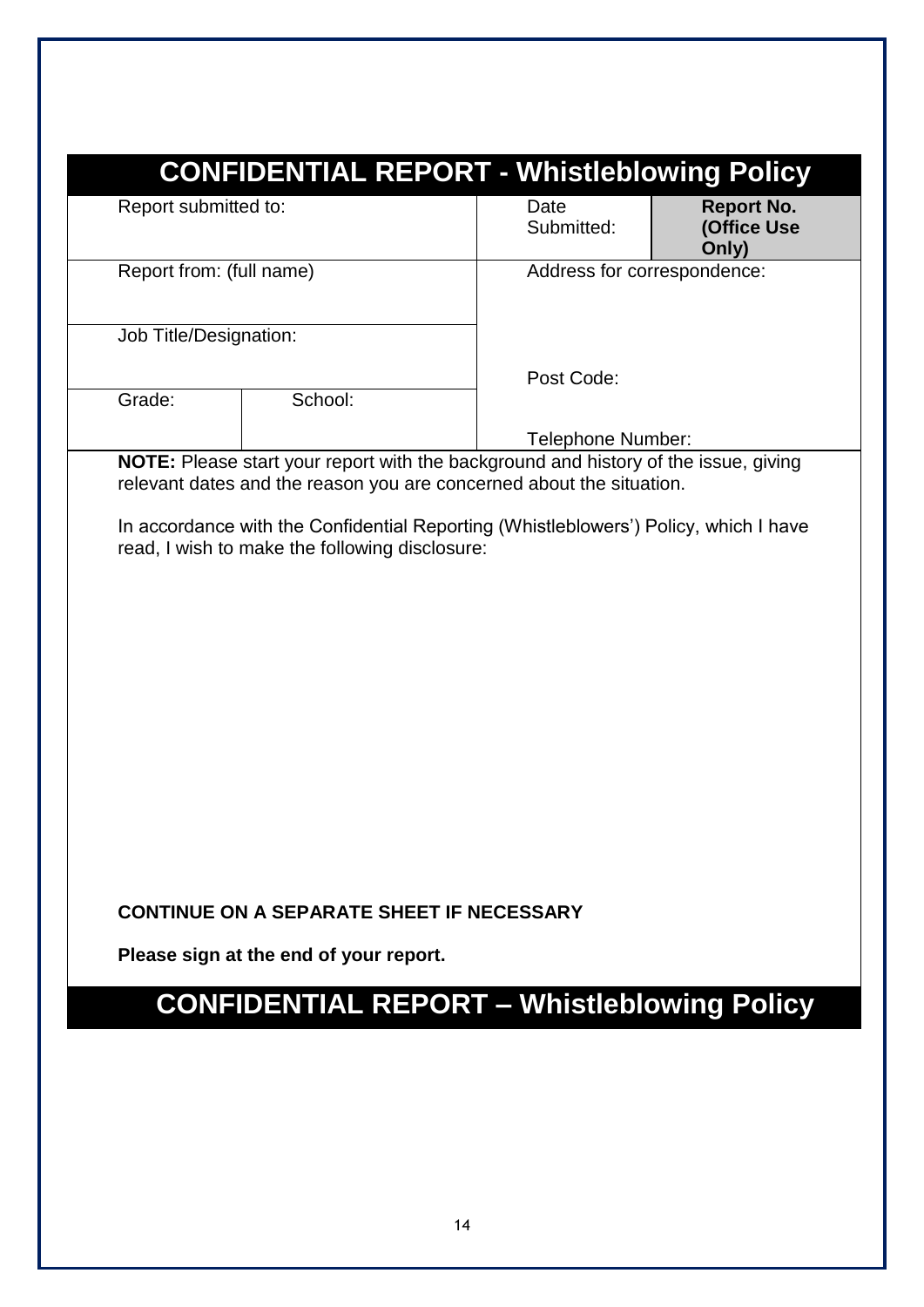Continued:

# **CONTINUE ON A SEPARATE SHEET IF NECESSARY**

# **IMPORTANT**

Sign and date the form at the end of your report. Take a photocopy of the form for your own records. Now follow the procedure on page 3.

| To be signed by the officer receiving the report |                |                         |  |
|--------------------------------------------------|----------------|-------------------------|--|
| Received by (PRINT NAME):                        | Date Received: | Signature of recipient: |  |